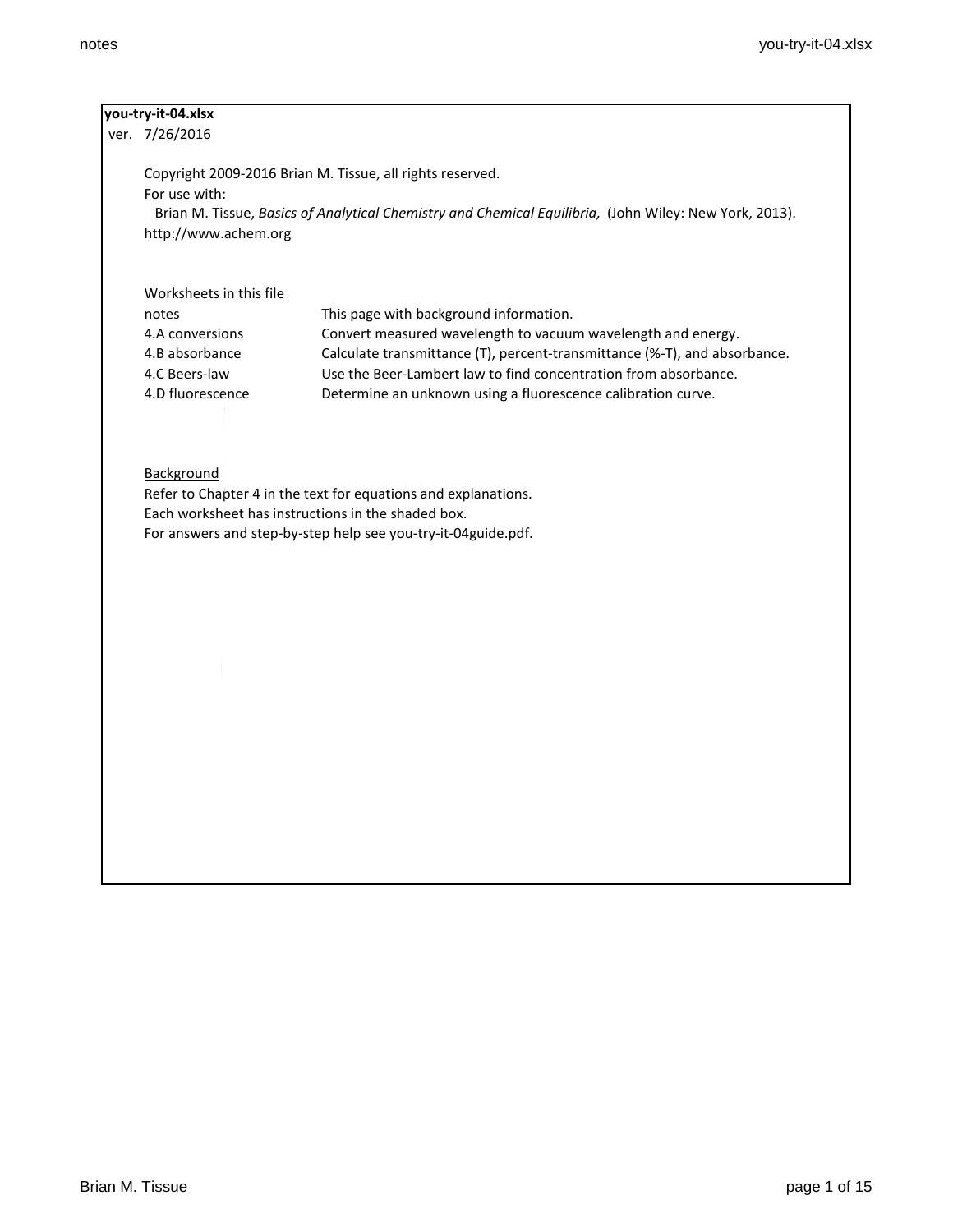### **You-Try-It 4.A Wavelength to Energy Conversion**

Tables 4.A.1 and 4.A.2 list spectroscopic transitions of neutral Na and K.

The first column gives a relative intensity for each transition (not needed for our calculation).

The second column gives the wavelength as measured in air (Å= $10^{-10}$  m).

Columns H and I give accepted energy levels that appear to match the measured wavelengths.

The energy levels are the best fit from multiple measurements and converted to vacuum energies. Convert the wavelengths measured in air to vacuum wavelengths to confirm that they correspond to

transitions between the listed levels. The refractive index of air is given in cell G19.

- 1. Convert the wavelengths measured in air to wavelength in vacuum.
- 2. Convert the vacuum wavelength to energy in  $cm^{-1}$ .

| conversions/constants: | Å/m     | Å/cm        | $c_{\rm vac}$ (m/s) | n (air)  | $c_{\text{air}}$ (m/s) |
|------------------------|---------|-------------|---------------------|----------|------------------------|
|                        | 1.0E+10 | $1.0E + 08$ | 299792458           | 1.000293 | 299704644.5            |

# **Table 4.A.1**

### **Persistent Lines of Neutral Sodium ( Na I )**

|               | $\lambda$ (air) | Frequency  | $\lambda$ (vac) | E (meas)      | E (theor)    |       | Energy Levels $\text{(cm}^{-1})$ |
|---------------|-----------------|------------|-----------------|---------------|--------------|-------|----------------------------------|
| Intensity     | (Å)             | $(s^{-1})$ | (Å)             | (cm $^{-1}$ ) | $-11$<br>(cm | lower | upper                            |
| 5             | 2852.810        |            |                 |               |              | 0.000 | 35042.850                        |
| $\mathcal{P}$ | 2853.010        |            |                 |               |              | 0.000 | 35040.380                        |
| 15            | 3302.370        |            |                 |               |              | 0.000 | 30272.580                        |
| 8             | 3302.980        |            |                 |               |              | 0.000 | 30266.990                        |
| 1000          | 5889.950        |            |                 |               |              | 0.000 | 16973.368                        |
| 500           | 5895.924        |            |                 |               |              | 0.000 | 16956.172                        |

# **Table 4.A.2**

### **Persistent Lines of Neutral Potassium ( K I )**

|           | $\lambda$ (air) | Frequency  | $\lambda$ (vac) | E (meas)           | E (theor)     |           | Energy Levels $\text{(cm}^{-1})$ |
|-----------|-----------------|------------|-----------------|--------------------|---------------|-----------|----------------------------------|
| Intensity | (Å)             | $(s^{-1})$ | (Å)             | $\text{(cm}^{-1})$ | (cm $^{-1}$ ) | lower     | upper                            |
| 700       | 4044.140        |            |                 |                    |               | 0.000     | 24720.139                        |
| 700       | 4047.210        |            |                 |                    |               | 0.000     | 24701.382                        |
| 1000      | 7664.899        |            |                 |                    |               | 0.000     | 13042.876                        |
| 1000      | 7698.965        |            |                 |                    |               | 0.000     | 12985.170                        |
| 700       | 11690.210       |            |                 |                    |               | 12985.170 | 21536.988                        |
| 600       | 11769.620       |            |                 |                    |               | 13042.876 | 21536.988                        |
| 700       | 11772.830       |            |                 |                    |               | 13042.876 | 21534.680                        |

Data from:

J.E. Sansonetti, W.C. Martin, and S.L. Young (2005),

Handbook of Basic Atomic Spectroscopic Data (version 1.1.2).

[Online] Available: http://physics.nist.gov/Handbook [2009, June 3].

National Institute of Standards and Technology, Gaithersburg, MD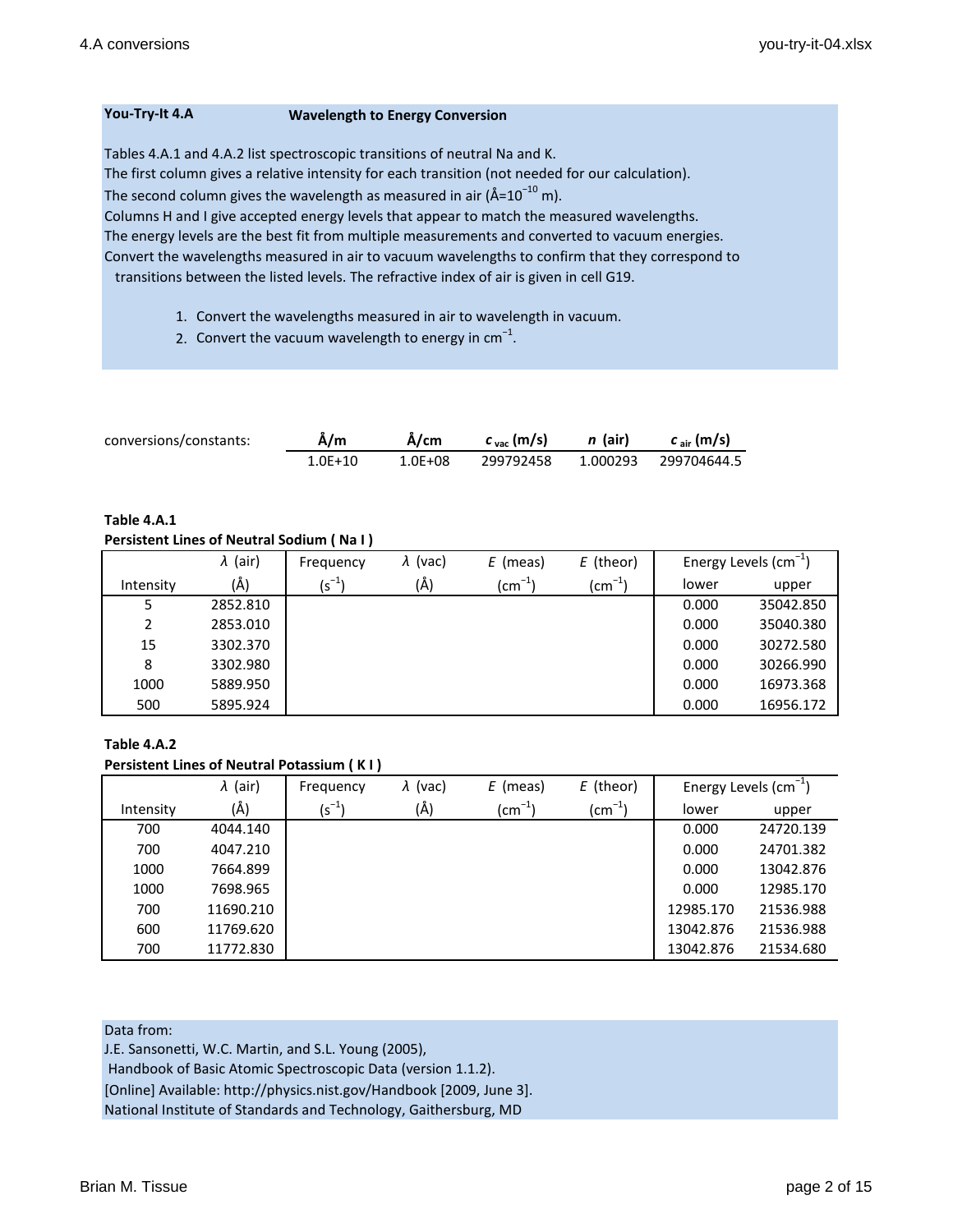### **You-Try-It 4.B Absorbance, Transmittance, and Percent Transmittance**

Table 4.B.1 gives data collected with a homemade colorimeter to measure  $Cu^{2+}$  in pool water. (Copper is sometimes used as an algicide, but at high concentrations it can turn blond hair greenish.) The colorimeter consists of a blue LED source and a light sensor mounted in a box. An opening in the box allows positioning a test tube in the light path. Given that the optical arrangement does not change, the lux measurements are comparable to light power. The added reagent creates a colored complex that absorbs at the wavelength of the LED. Reagent addition (5 drops) does not cause a measurable change in the solution volume. A copper concentration of 1.0 ppm is known to produce an absorbance of 0.727 using this procedure.

1. Calculate *T* , %-*T* , and *A* for the light measurements.

2. Calculate the copper concentration in the pool water given the calibration data above.

Table 4.B.2 lists repetitive measurements of the pool water (the blank). 3. Use the data in Table 4.B.2 to predict the LOD and LOQ for this method.

#### **Table 4.B.1**

| sample                    | measurement (lux) |
|---------------------------|-------------------|
| nothing in the light path | 450               |
| test tube of pool water   | 399               |
| pool water + reagent      | 211               |

#### **Table 4.B.2 (pool water only)**

| trial | measurement (lux) |
|-------|-------------------|
|       | 399               |
| າ     | 389               |
| R     | 406               |
|       | 394               |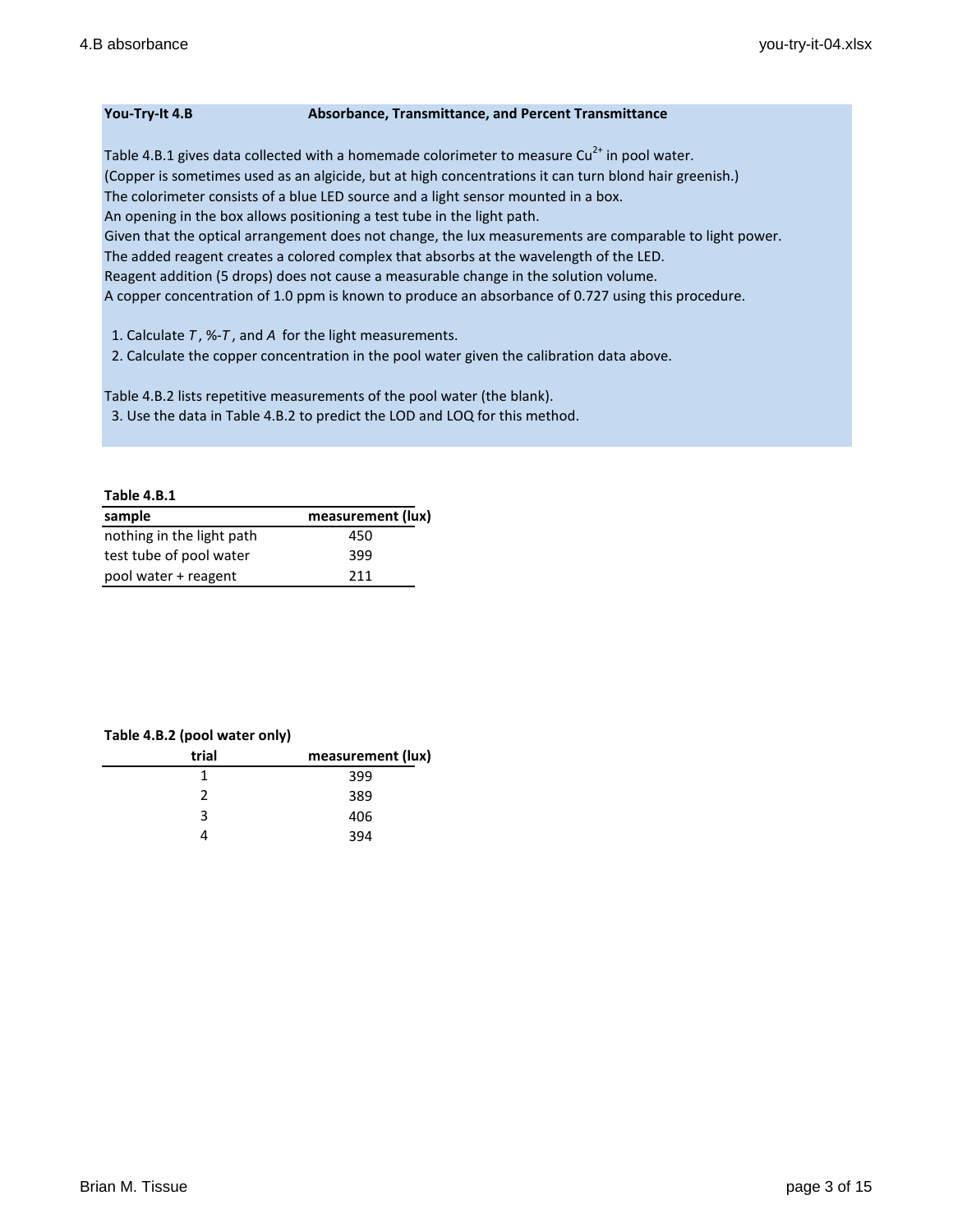#### **You-Try-It 4.C Beer-Lambert Law**

The data in Table 4.C.1 are absorbance vs wavelength for a standard riboflavin solution. The data in Table 4.C.2 are absorbance vs wavelength for an unknown solution. Both data sets were made with identical instrument settings.

- 1. Insert a scatter chart to plot both data sets and adjust axes and formatting.
- 2. Determine the maximum absorbance values for the peaks near 260 and 450 nm. Calculate the molar absorptivity for each peak wavelength.
- 3. Determine the concentration of the unknown solution.

| <b>Table 4.C.1 Standard Solution</b> |                               | <b>Table 4.C.2 Unknown Solution</b> |                               |
|--------------------------------------|-------------------------------|-------------------------------------|-------------------------------|
| analyte<br>solvent<br>$\bm{b}$ (cm)  | riboflavin<br>ethanol<br>1.00 | analyte<br>solvent<br>$\bm{b}$ (cm) | riboflavin<br>ethanol<br>1.00 |
| $c_{std}(M)$                         | 2.00E-05                      | $c_{\text{unk}}$                    | ?                             |
| $\lambda$ (nm)                       | A                             | $\lambda$ (nm)                      | А                             |
| 219                                  | 0.8475                        | 219                                 | 0.2418                        |
| 220                                  | 0.8662                        | 220                                 | 0.2348                        |
| 221                                  | 0.8623                        | 221                                 | 0.2269                        |
| 222                                  | 0.8320                        | 222                                 | 0.2227                        |
| 223                                  | 0.7869                        | 223                                 | 0.2108                        |
| 224                                  | 0.7367                        | 224                                 | 0.1974                        |
|                                      |                               |                                     |                               |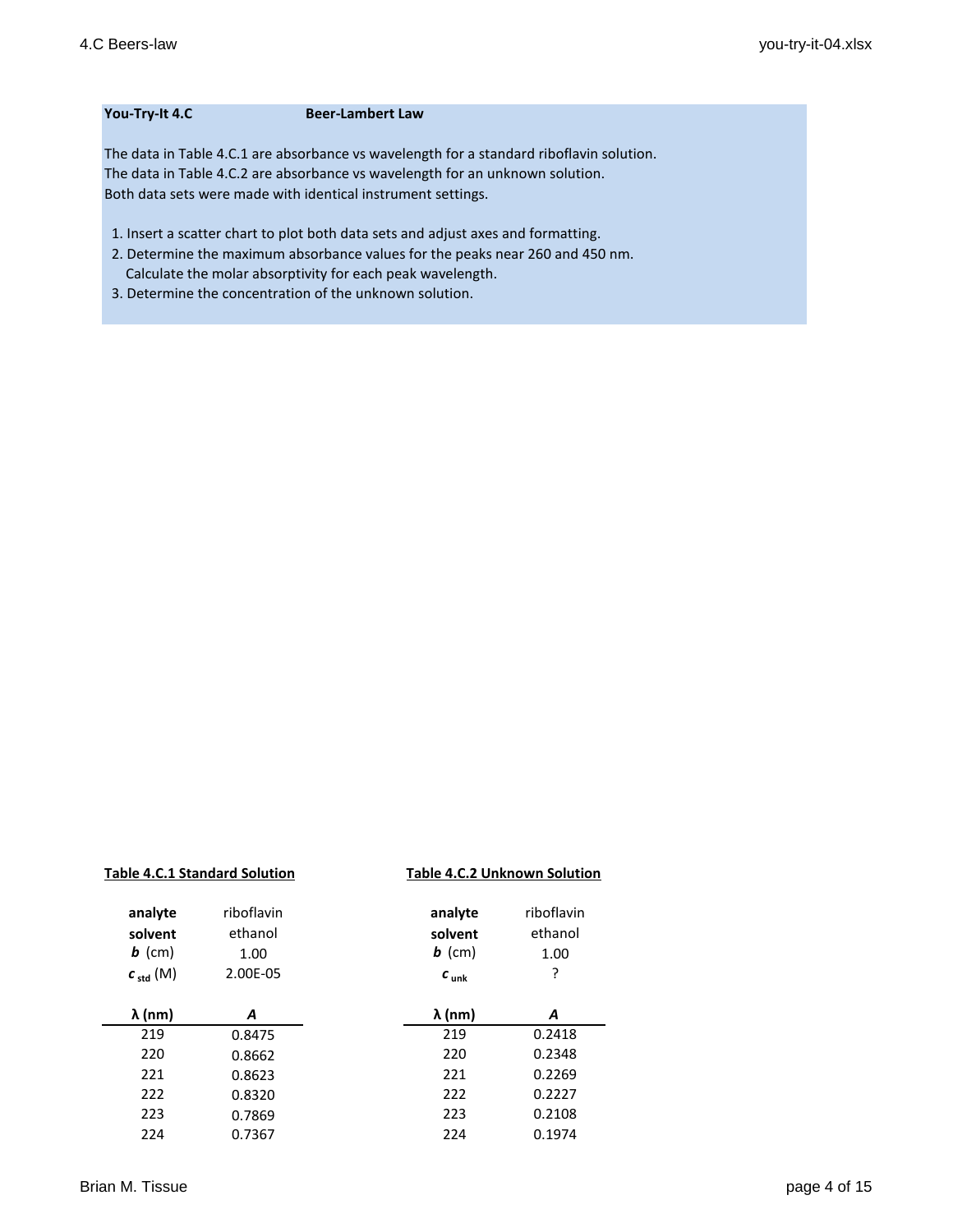| 225        | 0.6882           | 225        | 0.1845           |
|------------|------------------|------------|------------------|
| 226        | 0.6418           | 226        | 0.1730           |
| 227        | 0.5979           | 227        | 0.1571           |
| 228        | 0.5591           | 228        | 0.1460           |
| 229        | 0.5257           | 229        | 0.1353           |
| 230        | 0.4985           | 230        | 0.1261           |
| 231        | 0.4768           | 231        | 0.1316           |
| 232        | 0.4591           | 232        | 0.1234           |
| 233        | 0.4450           | 233        | 0.1200           |
| 234        | 0.4346           | 234        | 0.1279           |
| 235        | 0.4280           | 235        | 0.1111           |
| 236        | 0.4255           | 236        | 0.1159           |
| 237        | 0.4263           | 237        | 0.1127           |
| 238        | 0.4304           | 238        | 0.1185           |
| 239        | 0.4376           | 239        | 0.1234           |
| 240        | 0.4468           | 240        | 0.1269           |
| 241        | 0.4574           | 241        | 0.1309           |
| 242        | 0.4691           | 242        | 0.1215           |
| 243        | 0.4811           | 243        | 0.1248           |
| 244        | 0.4934           | 244        | 0.1349           |
| 245        | 0.5070           | 245        | 0.1303           |
| 246        | 0.5209           | 246        | 0.1423           |
| 247        | 0.5349           | 247        | 0.1500           |
| 248        | 0.5478           | 248        | 0.1553           |
| 249        | 0.5597           | 249        | 0.1592           |
| 250        | 0.5703           | 250        | 0.1513           |
| 251        | 0.5799           |            | 0.1540           |
|            |                  | 251        |                  |
| 252<br>253 | 0.5883<br>0.5977 | 252<br>253 | 0.1543<br>0.1605 |
| 254        | 0.6083           | 254        | 0.1643           |
|            | 0.6209           |            | 0.1720           |
| 255        |                  | 255        |                  |
| 256        | 0.6355           | 256        | 0.1758           |
| 257        | 0.6514           | 257        | 0.1839           |
| 258        | 0.6673           | 258        | 0.1853           |
| 259        | 0.6819           | 259        | 0.1806           |
| 260        | 0.6940           | 260        | 0.1903           |
| 261        | 0.7030           | 261        | 0.1933           |
| 262        | 0.7086           | 262        | 0.1846           |
| 263        | 0.7095           | 263        | 0.1916           |
| 264        | 0.7042           | 264        | 0.1882           |
| 265        | 0.6920           | 265        | 0.1760           |
| 266        | 0.6734           | 266        | 0.1806           |
| 267        | 0.6509           | 267        | 0.1806           |
| 268        | 0.6269           | 268        | 0.1667           |
| 269        | 0.6028           | 269        | 0.1645           |
| 270        | 0.5785           | 270        | 0.1548           |
| 271        | 0.5537           | 271        | 0.1578           |
| 272        | 0.5266           | 272        | 0.1408           |
| 273        | 0.4969           | 273        | 0.1326           |
| 274        | 0.4660           | 274        | 0.1252           |
| 275        | 0.4344           | 275        | 0.1244           |
| 276        | 0.4031           | 276        | 0.1173           |
| 277        | 0.3727           | 277        | 0.1084           |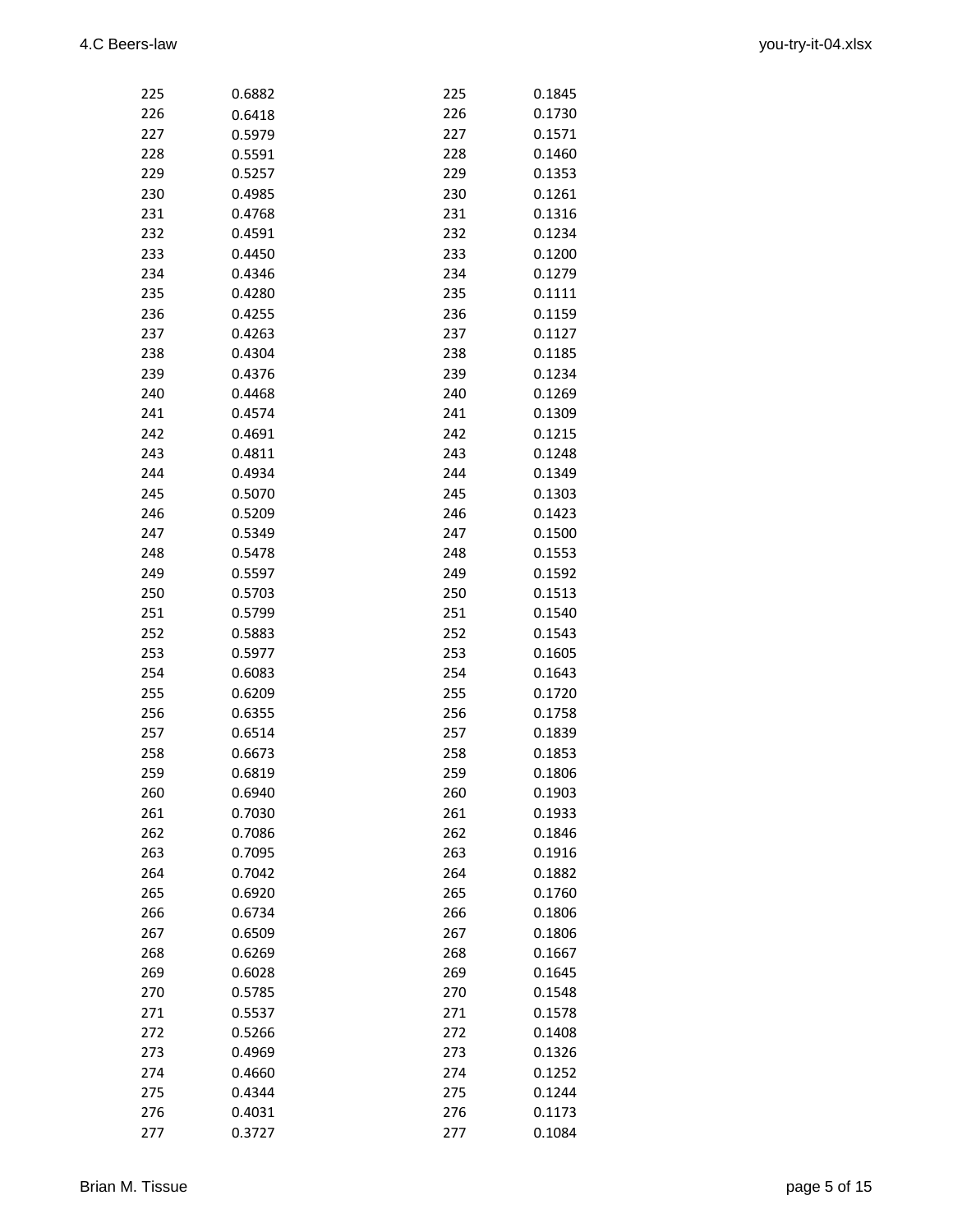| 278 | 0.3437 | 278 | 0.1033 |
|-----|--------|-----|--------|
| 279 | 0.3154 | 279 | 0.0866 |
| 280 | 0.2876 | 280 | 0.0739 |
| 281 | 0.2607 | 281 | 0.0746 |
| 282 | 0.2346 | 282 | 0.0640 |
| 283 | 0.2098 | 283 | 0.0552 |
| 284 | 0.1853 | 284 | 0.0580 |
| 285 | 0.1618 | 285 | 0.0480 |
| 286 | 0.1401 | 286 | 0.0392 |
| 287 | 0.1205 | 287 | 0.0366 |
| 288 | 0.1026 | 288 | 0.0263 |
| 289 | 0.0873 | 289 | 0.0225 |
| 290 | 0.0740 | 290 | 0.0202 |
| 291 | 0.0628 | 291 | 0.0238 |
| 292 | 0.0533 | 292 | 0.0149 |
| 293 | 0.0465 | 293 | 0.0189 |
| 294 | 0.0413 | 294 | 0.0306 |
|     |        |     |        |
| 295 | 0.0374 | 295 | 0.0119 |
| 296 | 0.0348 | 296 | 0.0090 |
| 297 | 0.0336 | 297 | 0.0077 |
| 298 | 0.0331 | 298 | 0.0147 |
| 299 | 0.0336 | 299 | 0.0147 |
| 300 | 0.0350 | 300 | 0.0164 |
| 301 | 0.0364 | 301 | 0.0158 |
| 302 | 0.0385 | 302 | 0.0193 |
| 303 | 0.0410 | 303 | 0.0126 |
| 304 | 0.0439 | 304 | 0.0186 |
| 305 | 0.0470 | 305 | 0.0212 |
| 306 | 0.0503 | 306 | 0.0130 |
| 307 | 0.0536 | 307 | 0.0207 |
| 308 | 0.0571 | 308 | 0.0112 |
| 309 | 0.0607 | 309 | 0.0235 |
| 310 | 0.0645 | 310 | 0.0200 |
| 311 | 0.0682 | 311 | 0.0195 |
| 312 | 0.0719 | 312 | 0.0218 |
| 313 | 0.0757 | 313 | 0.0244 |
| 314 | 0.0796 | 314 | 0.0224 |
| 315 | 0.0837 | 315 | 0.0286 |
| 316 | 0.0877 | 316 | 0.0343 |
| 317 | 0.0920 | 317 | 0.0384 |
| 318 | 0.0960 | 318 | 0.0396 |
| 319 | 0.1005 | 319 | 0.0297 |
| 320 | 0.1045 | 320 | 0.0264 |
| 321 | 0.1089 | 321 | 0.0242 |
| 322 | 0.1134 | 322 | 0.0394 |
| 323 | 0.1177 | 323 | 0.0294 |
| 324 | 0.1218 | 324 | 0.0331 |
| 325 | 0.1260 | 325 | 0.0332 |
| 326 | 0.1298 | 326 | 0.0372 |
| 327 | 0.1336 | 327 | 0.0376 |
| 328 | 0.1374 | 328 | 0.0382 |
| 329 | 0.1405 | 329 | 0.0389 |
| 330 | 0.1438 | 330 | 0.0328 |
|     |        |     |        |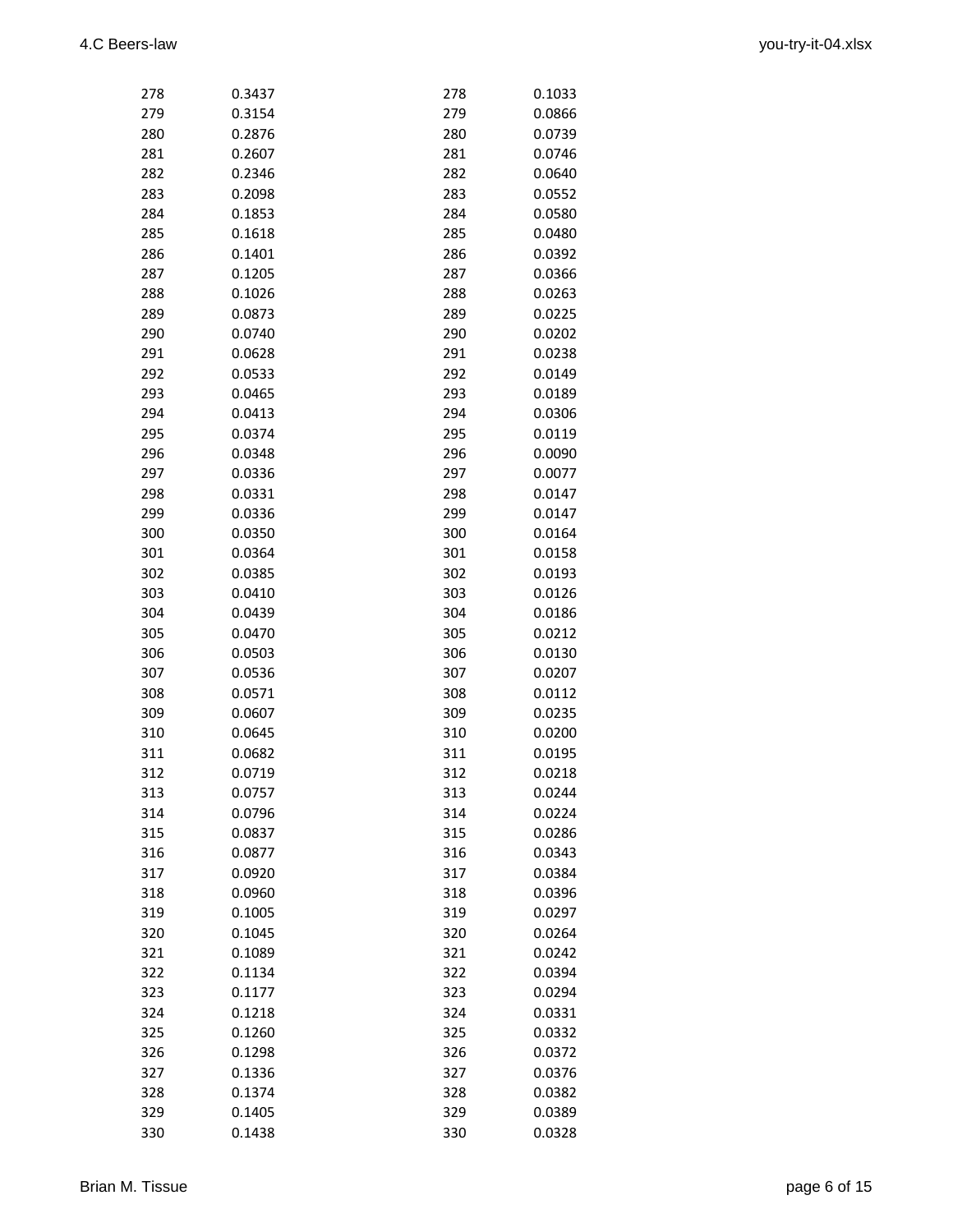| 331 | 0.1467 | 331 | 0.0464 |
|-----|--------|-----|--------|
| 332 | 0.1495 | 332 | 0.0402 |
| 333 | 0.1519 | 333 | 0.0367 |
| 334 | 0.1543 | 334 | 0.0392 |
| 335 | 0.1564 | 335 | 0.0450 |
| 336 | 0.1584 | 336 | 0.0451 |
| 337 | 0.1602 | 337 | 0.0505 |
| 338 | 0.1616 | 338 | 0.0414 |
| 339 | 0.1631 | 339 | 0.0488 |
| 340 | 0.1644 | 340 | 0.0465 |
| 341 | 0.1654 | 341 | 0.0502 |
| 342 | 0.1664 | 342 | 0.0494 |
| 343 | 0.1671 | 343 | 0.0457 |
| 344 | 0.1675 | 344 | 0.0486 |
| 345 |        | 345 | 0.0416 |
| 346 | 0.1679 | 346 |        |
|     | 0.1680 |     | 0.0435 |
| 347 | 0.1679 | 347 | 0.0558 |
| 348 | 0.1678 | 348 | 0.0434 |
| 349 | 0.1671 | 349 | 0.0383 |
| 350 | 0.1662 | 350 | 0.0443 |
| 351 | 0.1653 | 351 | 0.0411 |
| 352 | 0.1646 | 352 | 0.0521 |
| 353 | 0.1635 | 353 | 0.0418 |
| 354 | 0.1623 | 354 | 0.0454 |
| 355 | 0.1612 | 355 | 0.0527 |
| 356 | 0.1602 | 356 | 0.0421 |
| 357 | 0.1591 | 357 | 0.0532 |
| 358 | 0.1584 | 358 | 0.0482 |
| 359 | 0.1584 | 359 | 0.0420 |
| 360 | 0.1585 | 360 | 0.0480 |
| 361 | 0.1583 | 361 | 0.0342 |
| 362 | 0.1587 | 362 | 0.0427 |
| 363 | 0.1597 | 363 | 0.0438 |
| 364 | 0.1604 | 364 | 0.0425 |
| 365 | 0.1603 | 365 | 0.0466 |
| 366 | 0.1583 | 366 | 0.0462 |
| 367 | 0.1553 | 367 | 0.0433 |
| 368 | 0.1525 | 368 | 0.0434 |
| 369 | 0.1515 | 369 | 0.0433 |
| 370 | 0.1516 | 370 | 0.0433 |
| 371 | 0.1513 | 371 | 0.0496 |
| 372 | 0.1504 | 372 | 0.0464 |
| 373 | 0.1491 | 373 | 0.0376 |
| 374 | 0.1478 | 374 | 0.0401 |
| 375 | 0.1459 | 375 | 0.0363 |
| 376 | 0.1440 | 376 | 0.0439 |
| 377 | 0.1417 | 377 | 0.0421 |
| 378 | 0.1400 | 378 | 0.0454 |
| 379 | 0.1385 | 379 | 0.0358 |
| 380 | 0.1368 | 380 | 0.0416 |
| 381 | 0.1352 |     | 0.0303 |
|     |        | 381 |        |
| 382 | 0.1333 | 382 | 0.0482 |
| 383 | 0.1317 | 383 | 0.0459 |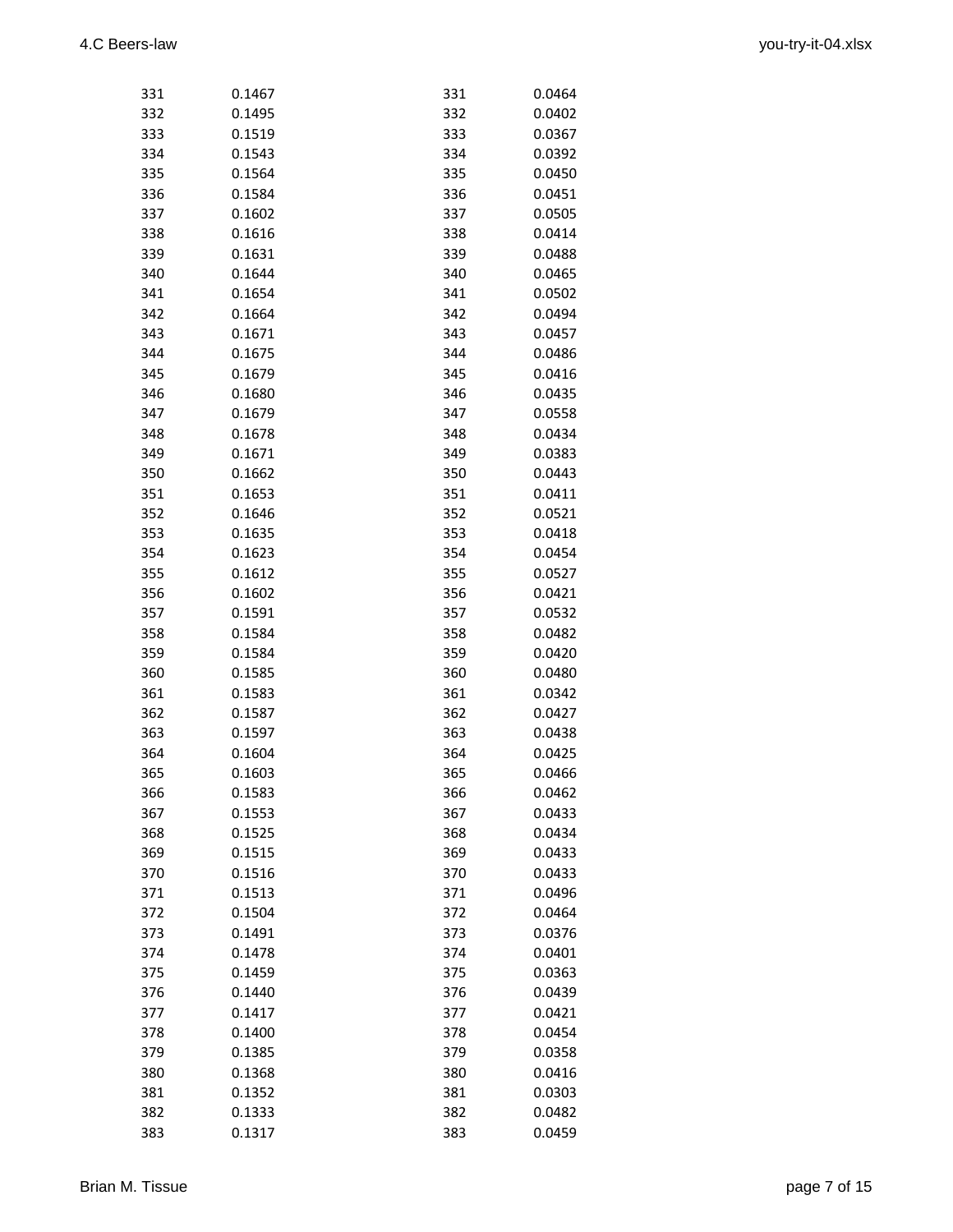| 384        | 0.1303           | 384        | 0.0282 |
|------------|------------------|------------|--------|
| 385        | 0.1294           | 385        | 0.0363 |
| 386        | 0.1284           | 386        | 0.0411 |
| 387        | 0.1276           | 387        | 0.0430 |
| 388        | 0.1266           | 388        | 0.0398 |
| 389        | 0.1260           | 389        | 0.0272 |
| 390        | 0.1251           | 390        | 0.0337 |
| 391        | 0.1248           | 391        | 0.0361 |
| 392        | 0.1246           | 392        | 0.0405 |
| 393        | 0.1242           | 393        | 0.0355 |
| 394        | 0.1237           | 394        | 0.0354 |
| 395        | 0.1233           | 395        | 0.0465 |
| 396        | 0.1234           | 396        | 0.0323 |
| 397        | 0.1236           | 397        | 0.0388 |
| 398        | 0.1236           | 398        | 0.0451 |
| 399        | 0.1239           | 399        | 0.0438 |
| 400        | 0.1236           | 400        | 0.0343 |
| 401        | 0.1239           | 401        | 0.0321 |
| 402        | 0.1243           | 402        | 0.0356 |
| 403        | 0.1240           | 403        | 0.0416 |
| 404        |                  | 404        |        |
|            | 0.1235<br>0.1244 |            | 0.0372 |
| 405        |                  | 405        | 0.0279 |
| 406        | 0.1240           | 406        | 0.0394 |
| 407        | 0.1238           | 407        | 0.0297 |
| 408        | 0.1237           | 408        | 0.0396 |
| 409        | 0.1237           | 409        | 0.0371 |
| 410        | 0.1233           | 410        | 0.0306 |
| 411<br>412 | 0.1225<br>0.1221 | 411<br>412 | 0.0324 |
| 413        |                  | 413        | 0.0357 |
|            | 0.1215<br>0.1204 |            | 0.0387 |
| 414        |                  | 414        | 0.0229 |
| 415        | 0.1196           | 415        | 0.0309 |
| 416        | 0.1191           | 416        | 0.0294 |
| 417        | 0.1189           | 417        | 0.0362 |
| 418        | 0.1187           | 418        | 0.0358 |
| 419        | 0.1183           | 419        | 0.0308 |
| 420        | 0.1184           | 420        | 0.0362 |
| 421        | 0.1189           | 421        | 0.0315 |
| 422        | 0.1194           | 422        | 0.0301 |
| 423        | 0.1197           | 423        | 0.0341 |
| 424        | 0.1204           | 424        | 0.0428 |
| 425        | 0.1213           | 425        | 0.0322 |
| 426        | 0.1225           | 426        | 0.0328 |
| 427        | 0.1241           | 427        | 0.0349 |
| 428        | 0.1255           | 428        | 0.0229 |
| 429        | 0.1275           | 429        | 0.0372 |
| 430        | 0.1297           | 430        | 0.0367 |
| 431        | 0.1310           | 431        | 0.0404 |
| 432        | 0.1324           | 432        | 0.0378 |
| 433        | 0.1348           | 433        | 0.0368 |
| 434        | 0.1378           | 434        | 0.0360 |
| 435        | 0.1393           | 435        | 0.0385 |
| 436        | 0.1416           | 436        | 0.0284 |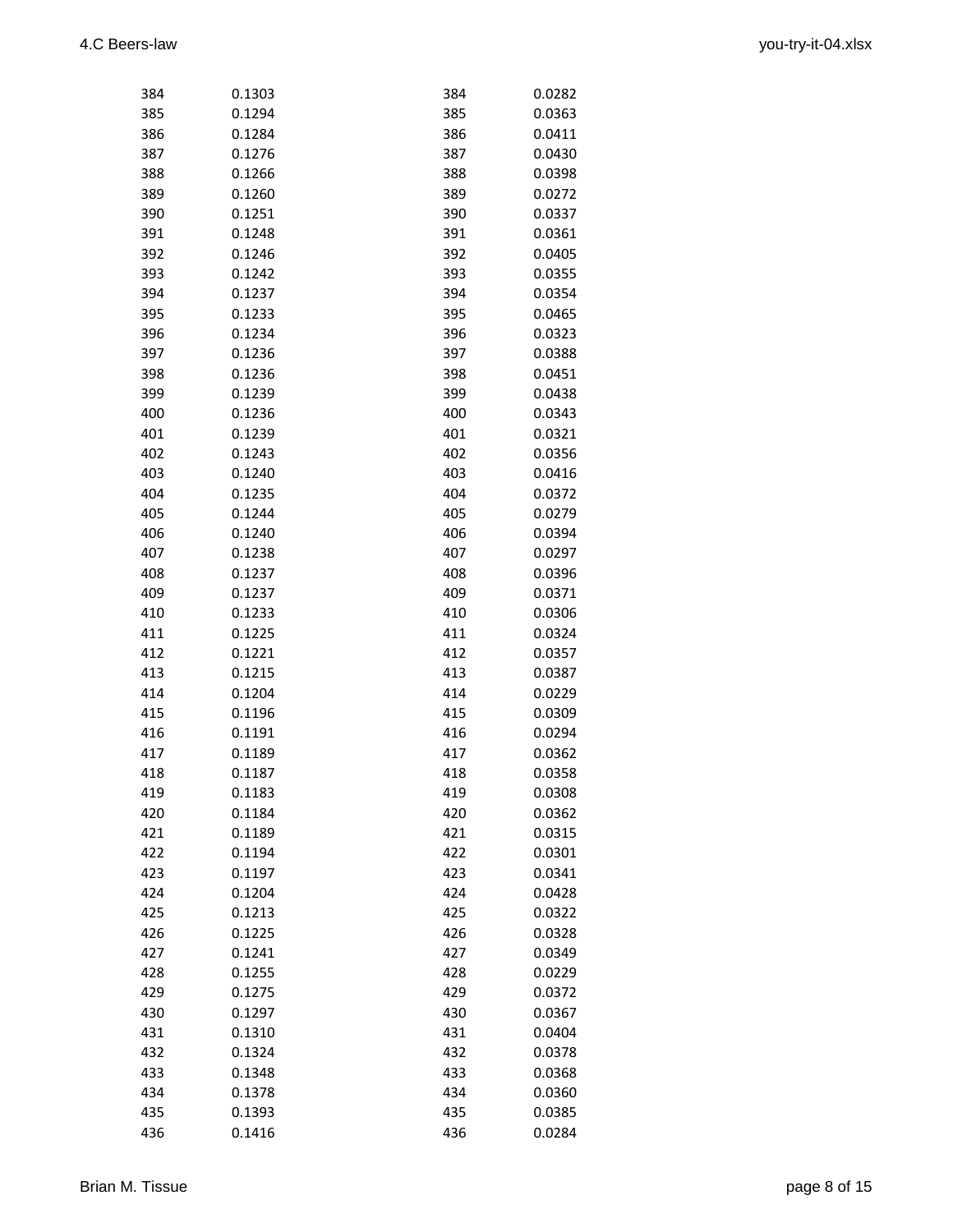| 437 | 0.1438 | 437 | 0.0488 |
|-----|--------|-----|--------|
| 438 | 0.1459 | 438 | 0.0430 |
| 439 | 0.1478 | 439 | 0.0422 |
| 440 | 0.1489 | 440 | 0.0407 |
| 441 | 0.1508 | 441 | 0.0437 |
| 442 | 0.1523 | 442 | 0.0492 |
| 443 | 0.1528 | 443 | 0.0368 |
| 444 | 0.1533 | 444 | 0.0369 |
| 445 | 0.1539 | 445 | 0.0433 |
| 446 | 0.1542 | 446 | 0.0479 |
| 447 | 0.1544 | 447 | 0.0349 |
| 448 | 0.1541 | 448 | 0.0421 |
| 449 | 0.1534 | 449 | 0.0463 |
| 450 | 0.1526 | 450 | 0.0437 |
| 451 | 0.1516 | 451 | 0.0417 |
| 452 | 0.1507 | 452 | 0.0513 |
| 453 | 0.1492 | 453 | 0.0291 |
| 454 | 0.1482 | 454 | 0.0452 |
| 455 | 0.1466 | 455 | 0.0383 |
| 456 | 0.1453 | 456 | 0.0297 |
| 457 | 0.1439 | 457 | 0.0497 |
| 458 | 0.1425 | 458 | 0.0409 |
| 459 | 0.1412 | 459 | 0.0457 |
| 460 | 0.1394 | 460 | 0.0387 |
| 461 | 0.1384 | 461 | 0.0402 |
| 462 | 0.1373 | 462 | 0.0417 |
| 463 | 0.1365 | 463 | 0.0347 |
| 464 | 0.1354 | 464 | 0.0417 |
| 465 | 0.1340 | 465 | 0.0355 |
| 466 | 0.1327 | 466 | 0.0438 |
| 467 | 0.1314 | 467 | 0.0381 |
| 468 | 0.1308 | 468 | 0.0460 |
| 469 | 0.1294 | 469 | 0.0429 |
| 470 | 0.1282 | 470 | 0.0484 |
| 471 | 0.1266 | 471 | 0.0344 |
| 472 | 0.1249 | 472 | 0.0391 |
| 473 | 0.1227 | 473 | 0.0256 |
| 474 | 0.1196 | 474 | 0.0369 |
| 475 | 0.1169 | 475 | 0.0409 |
| 476 | 0.1136 | 476 | 0.0375 |
| 477 | 0.1096 | 477 | 0.0461 |
| 478 | 0.1064 | 478 | 0.0260 |
| 479 | 0.1018 | 479 | 0.0251 |
| 480 | 0.0974 | 480 | 0.0282 |
| 481 | 0.0927 | 481 | 0.0278 |
| 482 | 0.0875 | 482 | 0.0180 |
| 483 | 0.0828 | 483 | 0.0160 |
| 484 | 0.0775 | 484 | 0.0274 |
| 485 | 0.0718 | 485 | 0.0354 |
| 486 | 0.0648 | 486 | 0.0231 |
| 487 | 0.0587 | 487 | 0.0218 |
| 488 | 0.0545 | 488 | 0.0182 |
| 489 | 0.0508 | 489 | 0.0066 |
|     |        |     |        |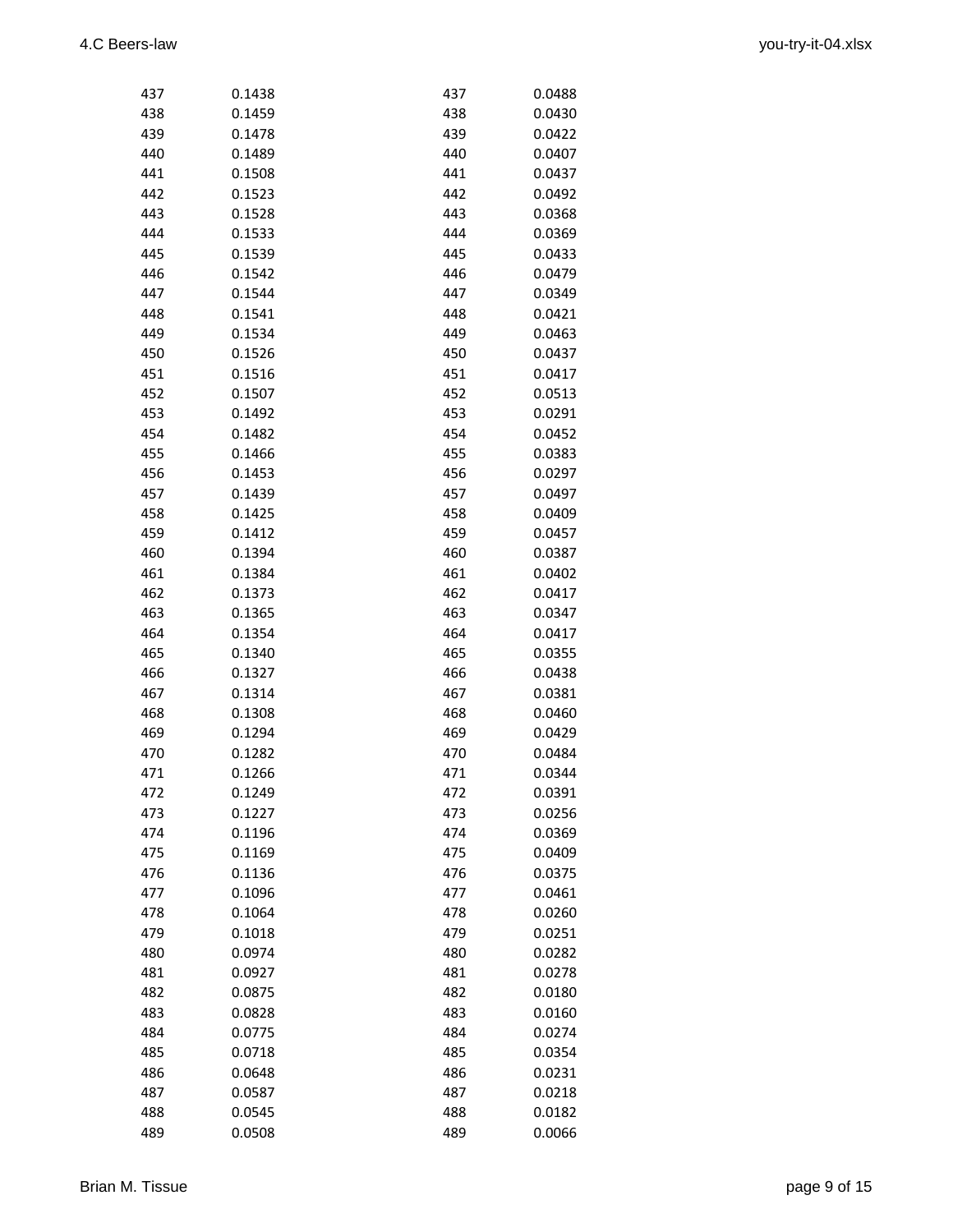| 490 | 0.0467 | 490 | 0.0183    |
|-----|--------|-----|-----------|
| 491 | 0.0418 | 491 | 0.0159    |
| 492 | 0.0377 | 492 | 0.0134    |
| 493 | 0.0332 | 493 | 0.0168    |
| 494 | 0.0296 | 494 | 0.0128    |
| 495 | 0.0263 | 495 | 0.0107    |
| 496 | 0.0228 | 496 | 0.0115    |
| 497 | 0.0197 | 497 | 0.0071    |
| 498 | 0.0169 | 498 | 0.0050    |
| 499 | 0.0148 | 499 | 0.0082    |
| 500 | 0.0124 | 500 | 0.0086    |
| 501 | 0.0103 | 501 | 0.0048    |
| 502 | 0.0088 | 502 | 0.0032    |
| 503 | 0.0073 | 503 | 0.0032    |
| 504 | 0.0060 | 504 | 0.0079    |
| 505 | 0.0053 | 505 | 0.0045    |
| 506 | 0.0043 | 506 | $-0.0017$ |
| 507 | 0.0034 | 507 | 0.0010    |
| 508 | 0.0030 | 508 | 0.0017    |
| 509 | 0.0029 | 509 | 0.0056    |
| 510 | 0.0021 | 510 | 0.0006    |
| 511 | 0.0019 | 511 | $-0.0002$ |
| 512 | 0.0016 | 512 | 0.0085    |
| 513 | 0.0014 | 513 | $-0.0043$ |
| 514 | 0.0014 | 514 | 0.0044    |
| 515 | 0.0017 | 515 | $-0.0017$ |
| 516 | 0.0017 | 516 | 0.0028    |
| 517 | 0.0015 | 517 | 0.0046    |
| 518 | 0.0016 | 518 | 0.0017    |
| 519 | 0.0019 | 519 | 0.0054    |
| 520 | 0.0019 | 520 | 0.0093    |
| 521 | 0.0022 | 521 | $-0.0041$ |
| 522 | 0.0021 | 522 | 0.0031    |
| 523 | 0.0024 | 523 | 0.0035    |
| 524 | 0.0026 | 524 | 0.0051    |
| 525 | 0.0026 | 525 | $-0.0047$ |
| 526 | 0.0023 | 526 | 0.0079    |
| 527 | 0.0027 | 527 | 0.0093    |
| 528 | 0.0026 | 528 | 0.0063    |
| 529 | 0.0028 | 529 | 0.0005    |
| 530 | 0.0030 | 530 | 0.0035    |
| 531 | 0.0031 | 531 | 0.0008    |
| 532 | 0.0029 | 532 | 0.0049    |
| 533 | 0.0033 | 533 | 0.0075    |
| 534 | 0.0030 | 534 | 0.0051    |
| 535 | 0.0031 | 535 | $-0.0004$ |
| 536 | 0.0030 | 536 | $-0.0076$ |
| 537 | 0.0033 | 537 | 0.0062    |
| 538 | 0.0036 | 538 | 0.0065    |
| 539 | 0.0035 | 539 | $-0.0044$ |
| 540 | 0.0035 | 540 | 0.0037    |
| 541 | 0.0035 | 541 | 0.0018    |
| 542 | 0.0035 | 542 | 0.0088    |
|     |        |     |           |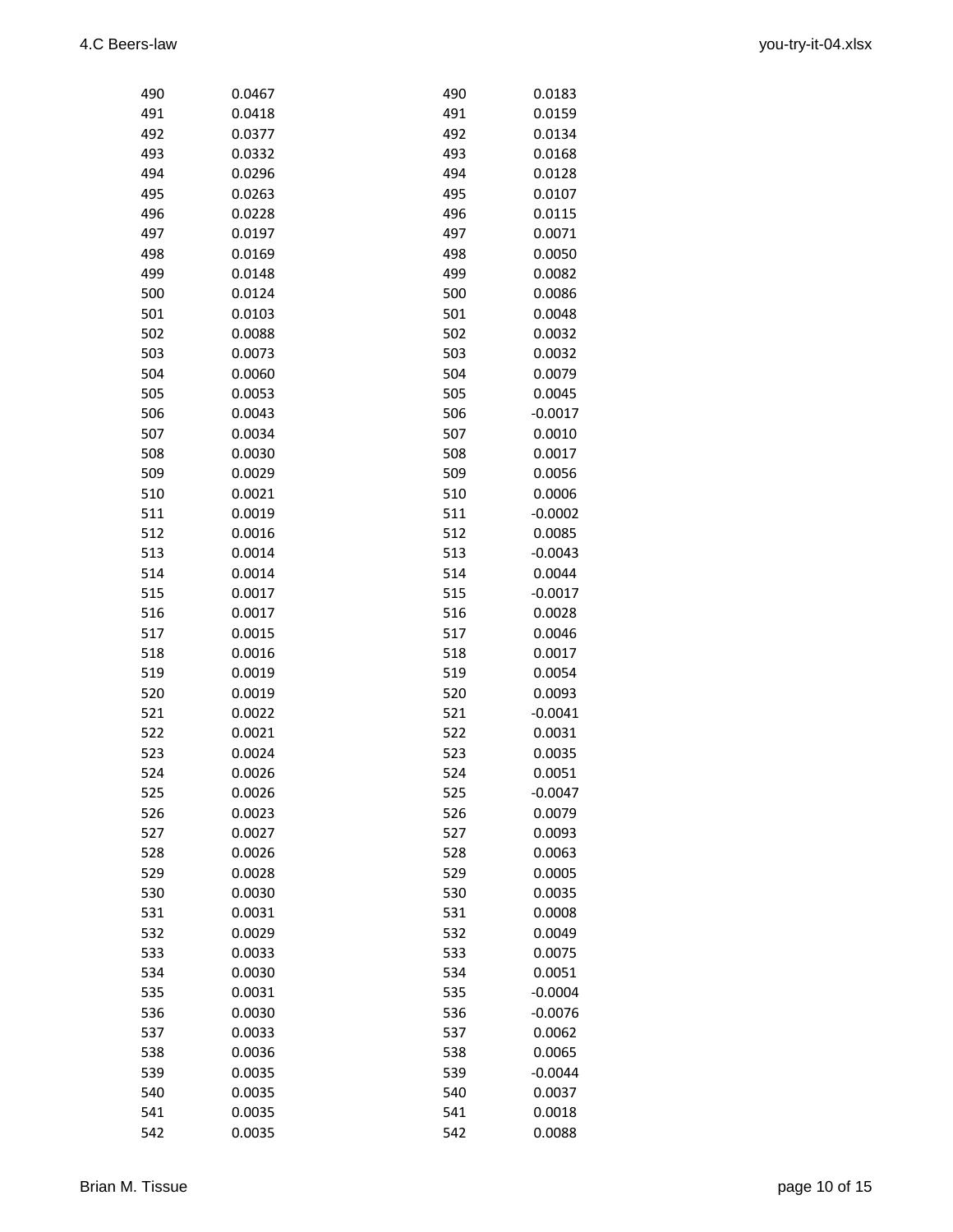| 543 | 0.0035        | 543 | 0.0056    |
|-----|---------------|-----|-----------|
| 544 | 0.0036        | 544 | 0.0056    |
| 545 | 545<br>0.0039 |     | 0.0008    |
| 546 | 0.0034        | 546 | 0.0038    |
| 547 | 0.0038        | 547 | $-0.0052$ |
| 548 | 0.0037        | 548 | 0.0030    |
| 549 | 0.0036        | 549 | 0.0072    |
| 550 | 0.0037        | 550 | 0.0009    |
| 551 | 0.0041        | 551 | 0.0030    |
| 552 | 0.0040        | 552 | 0.0082    |
| 553 | 0.0040        | 553 | 0.0063    |
| 554 | 0.0041        | 554 | $-0.0007$ |
| 555 | 0.0042        | 555 | 0.0022    |
| 556 | 0.0044        | 556 | $-0.0067$ |
| 557 | 0.0040        | 557 | 0.0009    |
| 558 | 0.0040        | 558 | 0.0127    |
| 559 | 0.0043        | 559 |           |
|     |               |     | 0.0094    |
| 560 | 0.0046        | 560 | 0.0061    |
| 561 | 0.0045        | 561 | 0.0011    |
| 562 | 0.0041        | 562 | $-0.0014$ |
| 563 | 0.0041        | 563 | 0.0031    |
| 564 | 0.0047        | 564 | 0.0004    |
| 565 | 0.0045        | 565 | 0.0042    |
| 566 | 0.0043        | 566 | $-0.0025$ |
| 567 | 0.0042        | 567 | $-0.0009$ |
| 568 | 0.0041        | 568 | 0.0062    |
| 569 | 0.0039        | 569 | $-0.0018$ |
| 570 | 0.0039        | 570 | 0.0081    |
| 571 | 0.0033        | 571 | 0.0006    |
| 572 | 0.0029        | 572 | $-0.0007$ |
| 573 | 0.0028        | 573 | 0.0033    |
| 574 | 0.0032        | 574 | 0.0083    |
| 575 | 0.0029        | 575 | 0.0041    |
| 576 | 0.0027        | 576 | 0.0045    |
| 577 | 0.0026        | 577 | $-0.0014$ |
| 578 | 0.0030        | 578 | $-0.0068$ |
| 579 | 0.0020        | 579 | $-0.0010$ |
| 580 | 0.0026        | 580 | 0.0011    |
| 581 | 0.0026        | 581 | 0.0083    |
| 582 | 0.0029        | 582 | 0.0028    |
| 583 | 0.0015        | 583 | 0.0005    |
| 584 | 0.0024        | 584 | 0.0094    |
| 585 | 0.0034        | 585 | 0.0041    |
| 586 | 0.0027        | 586 | $-0.0011$ |
| 587 | 0.0027        | 587 | 0.0034    |
| 588 | 0.0030        | 588 | $-0.0001$ |
| 589 | 0.0031        | 589 | $-0.0001$ |
| 590 | 0.0036        | 590 | 0.0014    |
| 591 | 0.0040        | 591 | $-0.0026$ |
| 592 | 0.0039        | 592 | $-0.0019$ |
| 593 | 0.0037        |     |           |
|     |               | 593 | $-0.0086$ |
| 594 | 0.0034        | 594 | 0.0138    |
| 595 | 0.0033        | 595 | 0.0004    |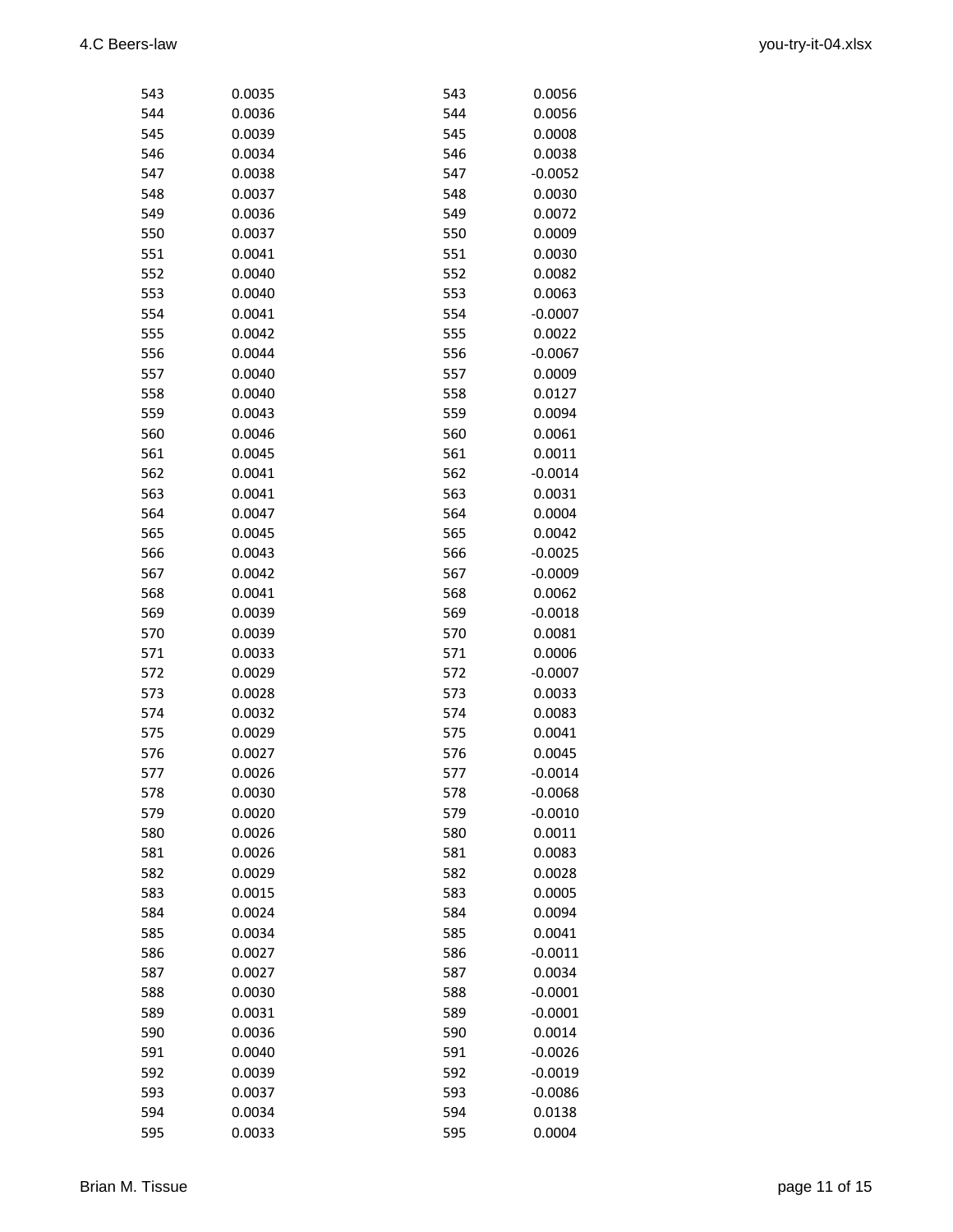| 596        | 0.0038           | 596 | 0.0004           |
|------------|------------------|-----|------------------|
| 597        | 0.0039           | 597 | 0.0091           |
| 598        | 0.0039           | 598 | 0.0034           |
| 599        | 0.0039           | 599 | 0.0023           |
| 600        | 0.0036           | 600 | 0.0056           |
| 601        | 0.0035           | 601 | 0.0036           |
| 602        | 0.0035           | 602 | 0.0063           |
| 603        | 0.0037           | 603 | 0.0019           |
| 604        | 0.0038           | 604 | 0.0043           |
| 605        | 0.0037           | 605 | 0.0174           |
| 606        | 0.0037           | 606 | 0.0059           |
| 607        | 0.0037           | 607 | 0.0099           |
| 608        | 0.0038           | 608 | $-0.0037$        |
| 609        | 0.0039           | 609 | 0.0076           |
| 610        | 0.0040           | 610 | 0.0005           |
| 611        | 0.0039           | 611 | 0.0035           |
| 612        | 0.0041           | 612 | 0.0097           |
| 613        | 0.0037           | 613 | 0.0077           |
| 614        | 0.0038           | 614 | 0.0005           |
| 615        | 0.0038           | 615 | 0.0008           |
| 616        | 0.0039           | 616 | 0.0013           |
| 617        | 0.0041           | 617 | 0.0008           |
| 618        | 0.0043           | 618 | 0.0067           |
| 619        | 0.0046           | 619 | 0.0026           |
| 620        | 0.0046           | 620 | 0.0132           |
| 621        | 0.0046           | 621 | $-0.0025$        |
| 622        | 0.0043           | 622 | 0.0045           |
| 623        | 0.0040           | 623 | 0.0107           |
| 624        | 0.0036           | 624 | 0.0016           |
| 625        | 0.0036           | 625 | 0.0130           |
| 626        | 0.0042           | 626 | 0.0047           |
| 627        | 0.0044           | 627 | 0.0001           |
|            | 0.0048           | 628 | 0.0041           |
| 628        | 0.0048           |     |                  |
| 629        |                  | 629 | 0.0038           |
| 630<br>631 | 0.0046<br>0.0042 | 630 | 0.0097<br>0.0074 |
|            |                  | 631 |                  |
| 632        | 0.0035           | 632 | 0.0028           |
| 633        | 0.0036           | 633 | 0.0032           |
| 634        | 0.0036           | 634 | 0.0049           |
| 635        | 0.0037           | 635 | 0.0124           |
| 636        | 0.0038           | 636 | 0.0082           |
| 637        | 0.0042           | 637 | 0.0018           |
| 638        | 0.0046           | 638 | 0.0002           |
| 639        | 0.0050           | 639 | 0.0028           |
| 640        | 0.0049           | 640 | $-0.0009$        |
| 641        | 0.0052           | 641 | $-0.0006$        |
| 642        | 0.0047           | 642 | 0.0009           |
| 643        | 0.0046           | 643 | 0.0184           |
| 644        | 0.0048           | 644 | $-0.0053$        |
| 645        | 0.0046           | 645 | $-0.0025$        |
| 646        | 0.0048           | 646 | 0.0047           |
| 647        | 0.0046           | 647 | $-0.0008$        |
| 648        | 0.0045           | 648 | 0.0115           |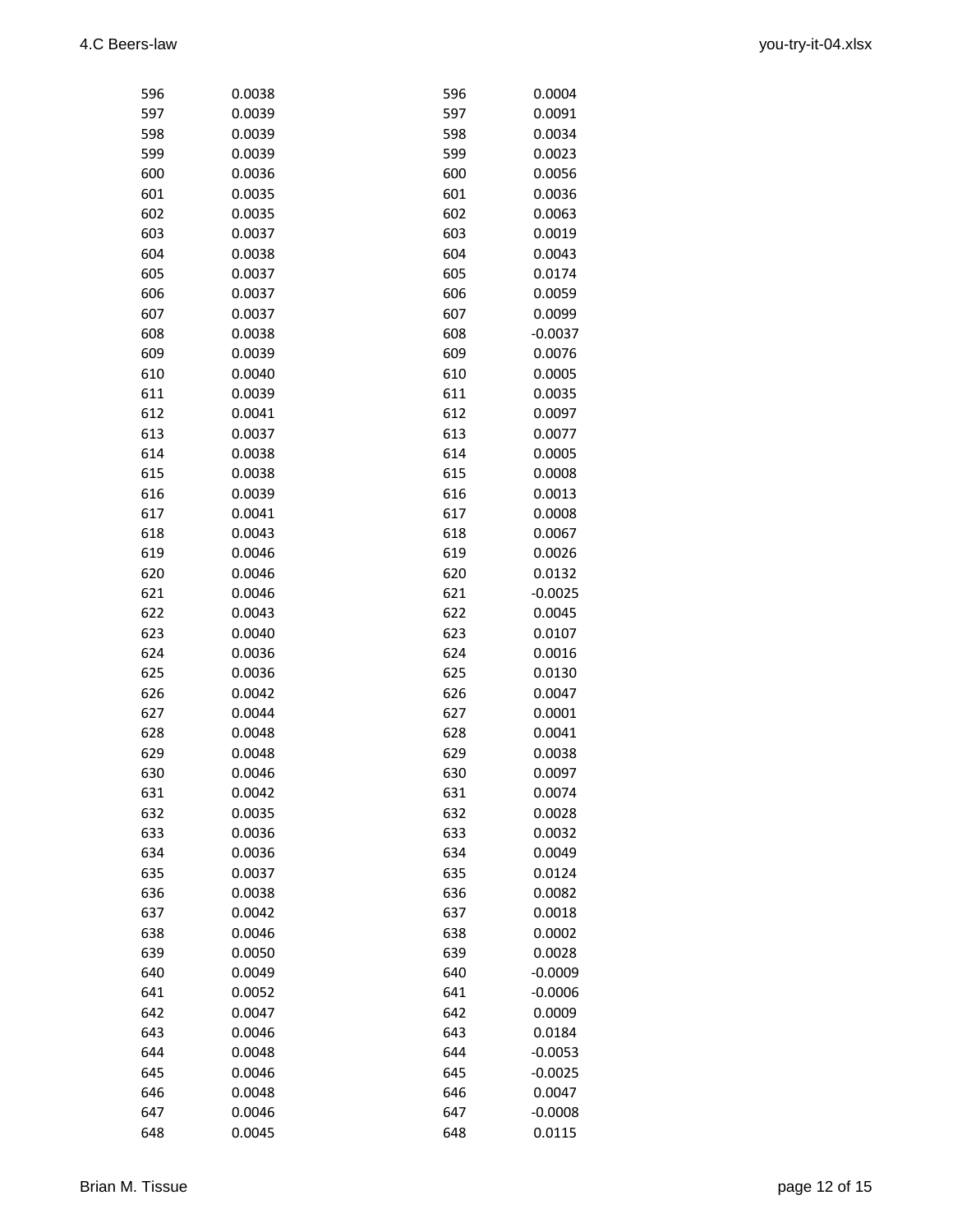| 649        | 0.0042           | 649        | 0.0051           |
|------------|------------------|------------|------------------|
| 650        | 0.0042           | 650        |                  |
| 651        | 0.0044           | 651        |                  |
| 652        | 0.0041           | 652        | $-0.0042$        |
| 653        | 0.0042           | 653        | 0.0053           |
| 654        | 0.0048           | 654        | 0.0063           |
| 655        | 0.0010           | 655        | 0.0022           |
| 656        | $-0.0025$        | 656        | $-0.0024$        |
| 657        | $-0.0014$        | 657        | 0.0059           |
| 658        | 0.0011           | 658        | 0.0022           |
| 659        | 0.0036           | 659        | $-0.0035$        |
| 660        | 0.0040           | 660        | $-0.0070$        |
| 661        | 0.0039           | 661        | 0.0058           |
| 662        | 0.0038           | 662        | 0.0082           |
| 663        | 0.0035           | 663        | $-0.0103$        |
| 664        | 0.0037           | 664        | $-0.0004$        |
| 665        | 0.0037           | 665        | 0.0073           |
| 666        | 0.0035           | 666        | 0.0047           |
| 667        | 0.0034           | 667        | $-0.0064$        |
| 668        | 0.0032           | 668        | 0.0024           |
| 669        | 0.0032           | 669        | 0.0040           |
| 670        | 0.0029           | 670        | 0.0066           |
| 671        | 0.0028           | 671        | 0.0047           |
| 672        | 0.0023           | 672        | 0.0044           |
| 673        | 0.0024           | 673        | 0.0028           |
| 674        | 0.0025           | 674        | $-0.0061$        |
| 675        | 0.0025           | 675        | $-0.0023$        |
| 676        | 0.0022           | 676        | 0.0087           |
| 677        | 0.0023           | 677        | 0.0070           |
| 678        | 0.0019           | 678        | 0.0039           |
| 679        | 0.0019           | 679        | 0.0039           |
| 680        | 0.0018           | 680        | 0.0000           |
| 681        | 0.0019           | 681        | $-0.0002$        |
| 682        | 0.0017           | 682        | 0.0092           |
| 683        | 0.0018           | 683        | $-0.0078$        |
| 684        | 0.0014           | 684        | 0.0029           |
| 685        | 0.0012           | 685        | $-0.0050$        |
| 686        | 0.0012           | 686        | $-0.0019$        |
| 687        | 0.0013           | 687        | 0.0039           |
| 688        | 0.0011           | 688        | $-0.0009$        |
| 689        | 0.0012           | 689        | $-0.0092$        |
| 690        | 0.0009           | 690        | 0.0137           |
| 691        | 0.0008           | 691        | 0.0079           |
| 692        | 0.0006           | 692        | 0.0099           |
| 693        | 0.0005           | 693        | $-0.0021$        |
| 694        | 0.0008           | 694        | $-0.0010$        |
| 695        |                  | 695        |                  |
| 696        | 0.0006<br>0.0004 | 696        | 0.0037<br>0.0072 |
| 697        | 0.0000           | 697        |                  |
|            |                  |            | $-0.0027$        |
| 698<br>699 | 0.0000<br>0.0000 | 698<br>699 | 0.0051<br>0.0064 |
| 700        | $-0.0001$        |            | 0.0094           |
|            |                  | 700        |                  |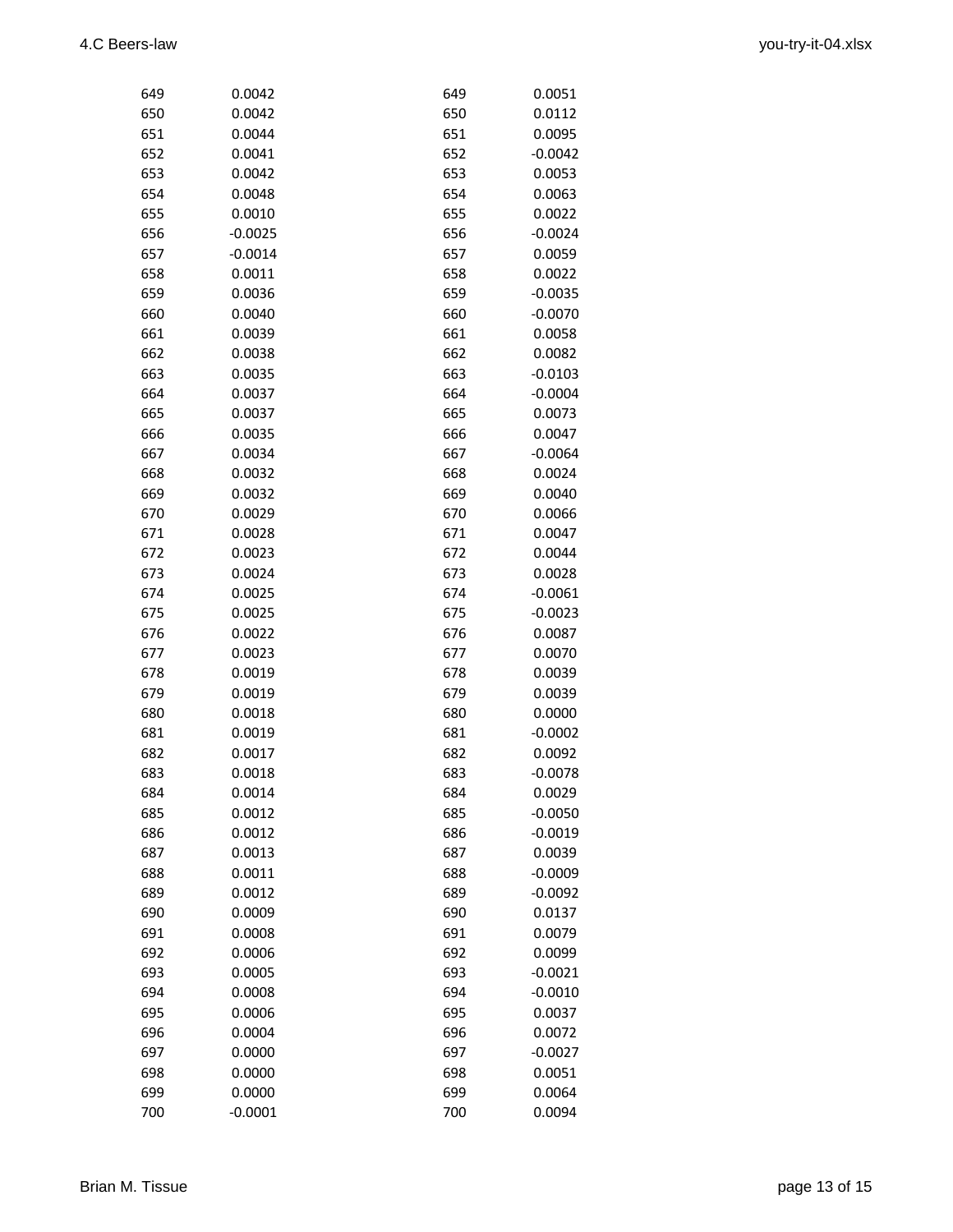Г

| data from: | H. Du, R.-C. A. Fuh, J. Li, A. Corkan, J. S. Lindsey,                      |
|------------|----------------------------------------------------------------------------|
|            | PhotochemCAD: A computer-aided design and research tool in photochemistry, |
|            | Photochemistry and Photobiology, 68, 141-142, (1998)                       |
|            | DOI: 10.1111/j.1751-1097.1998.tb02480.x                                    |
|            | Program and databases available at:                                        |
|            | http://omlc.ogi.edu/spectra/PhotochemCAD/html/du98.html                    |
|            |                                                                            |